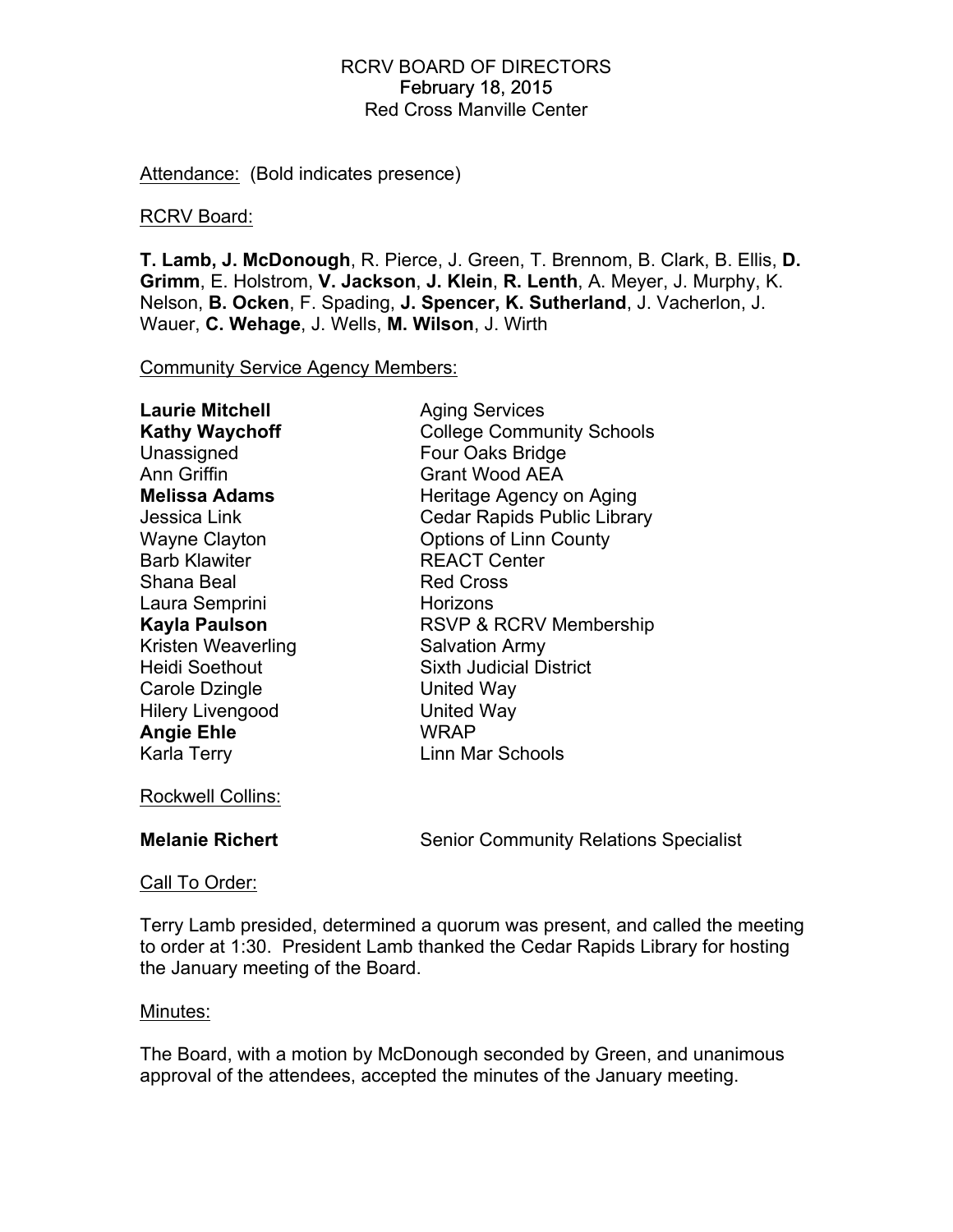# RCRV BOARD OF DIRECTORS February 18, 2015 Red Cross Manville Center

## Presentation:

Josie Takes, Development Associate of Theatre Cedar Rapids reviewed the many volunteer opportunities and the great need for help in producing plays in the city. She thanked the many Rockwell Collins retirees that volunteer regularly at the organization. With a broad spectrum of skills needed for a production, any RCRV member will find a good fit and a warm welcome.

#### Old Business:

None

#### New Business:

GRANTS – Kayla Paulson has widely distributed the 2015 grant theme with a news release.

A Strategic Plan draft prepared by executive committee was circulated to the Board. Green moved and Wilson seconded a motion to adopt the draft as the RCRV Strategic Plan. Issues identified by the plan include the newsletter and web site.

SHIIP, staffed mainly by RCRV members, will receive a major award in Washington DC on May 4. John McDonough will attend that event.

## Partner Agency Reports:

Kayla Paulson, United Way, reports receiving requests for skilled volunteers and volunteers for more mundane assignments such as answering phones. Mount Mercy has a new curriculum for volunteerism, and St. Ambrose has a new class addressing strategic planning. There will be a volunteer appreciation event on May 22. The United Way office will add a position for a volunteer to coordinate volunteer recruiting.

Since Day One, RCRV has produced over \$10,000,000 in value to the greater community.

Melissa Adams, Heritage Agency on Aging, reports that Jill Gleason is named interim director. Ingrid Wesley is leaving the organization.

Laurie Mitchell, Aging Services, reports a new Americore Vista ombudsman on staff. Aging Services needs drivers.